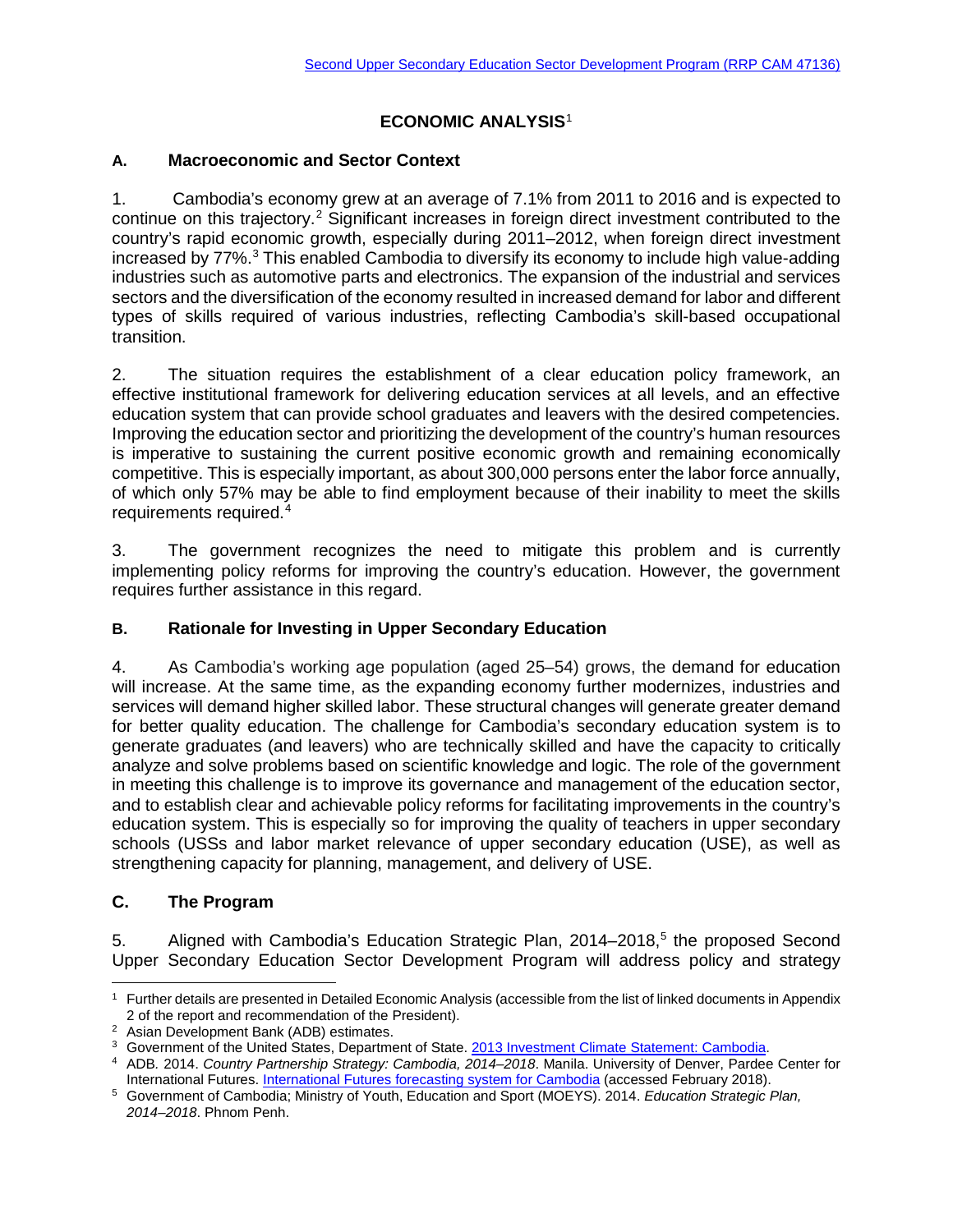concerns that constrain the performance of the education sector. The impact of the program is the development of high-quality human resources. The outcome is improved effectiveness of the USE system. The policy reforms will be applied nationwide, while the project will cover selected areas. The program aims to increase the USE gross enrolment rate from 25.1% in base school year (SY) 2016/17 to 31.8% by SY2024/25. This target will be achieved through three interrelated outputs that are intended to (i) improve the quality of teachers in USSs; (ii) improve the quality and labor market relevance of USE; and (iii) strengthen institutional capacity for planning, management, and delivery of education. The interventions proposed are envisioned to equip entrants to the labor force with better technical, cognitive, and behavioral skills. The overall program is estimated to cost \$53.5 million, funded by (i) a project investment loan of \$35.0 million, (ii) a policy-based loan of \$15.0 million, and (iii) counterpart funding from the government of \$3.5 million.

### **D. Cost–Benefit Analysis and Sensitivity Analysis**

#### **1. Assumptions Applied in the Economic Analysis**[6](#page-1-0)

6. Key assumptions under the "with-program" and "without-program" scenarios for projecting the number of students completing USE are provided in Table 1.

| Table 1: Assumptions for Projecting the Number of Upper Secondary Education Students |  |
|--------------------------------------------------------------------------------------|--|
|--------------------------------------------------------------------------------------|--|

| Item                                                | <b>Without</b><br><b>Program</b> <sup>a</sup> | With Program <sup>b</sup> | <b>Increment</b> |  |
|-----------------------------------------------------|-----------------------------------------------|---------------------------|------------------|--|
| Number of grade 10 students                         | 108,038                                       | 136,877                   | 28,839           |  |
| Number of grade 11 students                         | 90.304                                        | 114.409                   | 24,105           |  |
| Number of grade 12 students                         | 81,067                                        | 102,706                   | 21,639           |  |
| USE gross enrollment rate (%)                       | 25.1                                          | 31.8                      | 6.7              |  |
| USE dropout rate (%)                                | 19.4                                          | 15.0                      | (4.4)            |  |
| Promotion rate for grade 10 to grade 11 (%)         | 85.8                                          | 90.7                      | 4.9              |  |
| Promotion rate for grade 11 to grade 12 (%)         | 91.7                                          | 97.0                      | 5.3              |  |
| Grade 12 completion rate (%)                        | 46.1                                          | 60.0                      | 13.9             |  |
| Employment rate of USE students <sup>c</sup> $(\%)$ |                                               | 71.0                      |                  |  |

( ) = negative; MOEYS = Ministry of Education, Youth and Sport; SY = school year; USE = upper secondary education.

a "Without program" is the baseline SY2016/17. Data obtained from the MoEYS EMIS.

b "With program" lists the program targets by SY2024/25 as set by the MoEYS.

<sup>c</sup> Rate of USE student graduates who finish USE requirements and decide to seek work immediately after passing grade 12. Government of Cambodia, Ministry of Planning, National Institute of Statistics. 2010. *Cambodia Socio-Economic Survey, 2009.* Phnom Penh.

Source: Asian Development Bank.

7. All economic benefits and costs are in constant 2018 prices. Economic benefits, such as future earnings of USE graduates, are estimated using the world price numeraire method and expressed in economic terms by adjusting the financial values by a shadow wage rate factor (SWRF) of 0.[7](#page-1-1)5<sup>7</sup> and a standard conversion factor (SCF) of 0.90. $8$  The program's economic life is 25 years, for which the economic internal rate of return (EIRR) is calculated based on a discount rate of [9](#page-1-3)%.<sup>9</sup> Average annual future financial earnings of workers with USE credentials (\$838 per worker per year) are based on the net present value (at a 9% discount rate) of the sum of the current minimum wage of \$1,836 per worker per year, which is projected over 20 years of employment and

<span id="page-1-0"></span> $\overline{\phantom{a}}$ <sup>6</sup> The economic analysis is carried out in accordance with ADB. 2017. *Guidelines for the Economic Analysis of Projects*. Manila.

<span id="page-1-1"></span><sup>7</sup> ADB. [Regional: Second Greater Mekong Subregion Corridor Towns Development Project.](https://www.adb.org/projects/46443-001/main)

<span id="page-1-2"></span><sup>8</sup> ADB. [Cambodia: Uplands Irrigation and Water Resources Management Sector Project.](https://www.adb.org/projects/44328-013/main)

<span id="page-1-3"></span><sup>9</sup> A lower discount rate of 6–9% may be applied as the minimum required EIRR for social sector projects. Application of a lower social discount rate to these projects can be justified as they often have many unquantifiable benefits.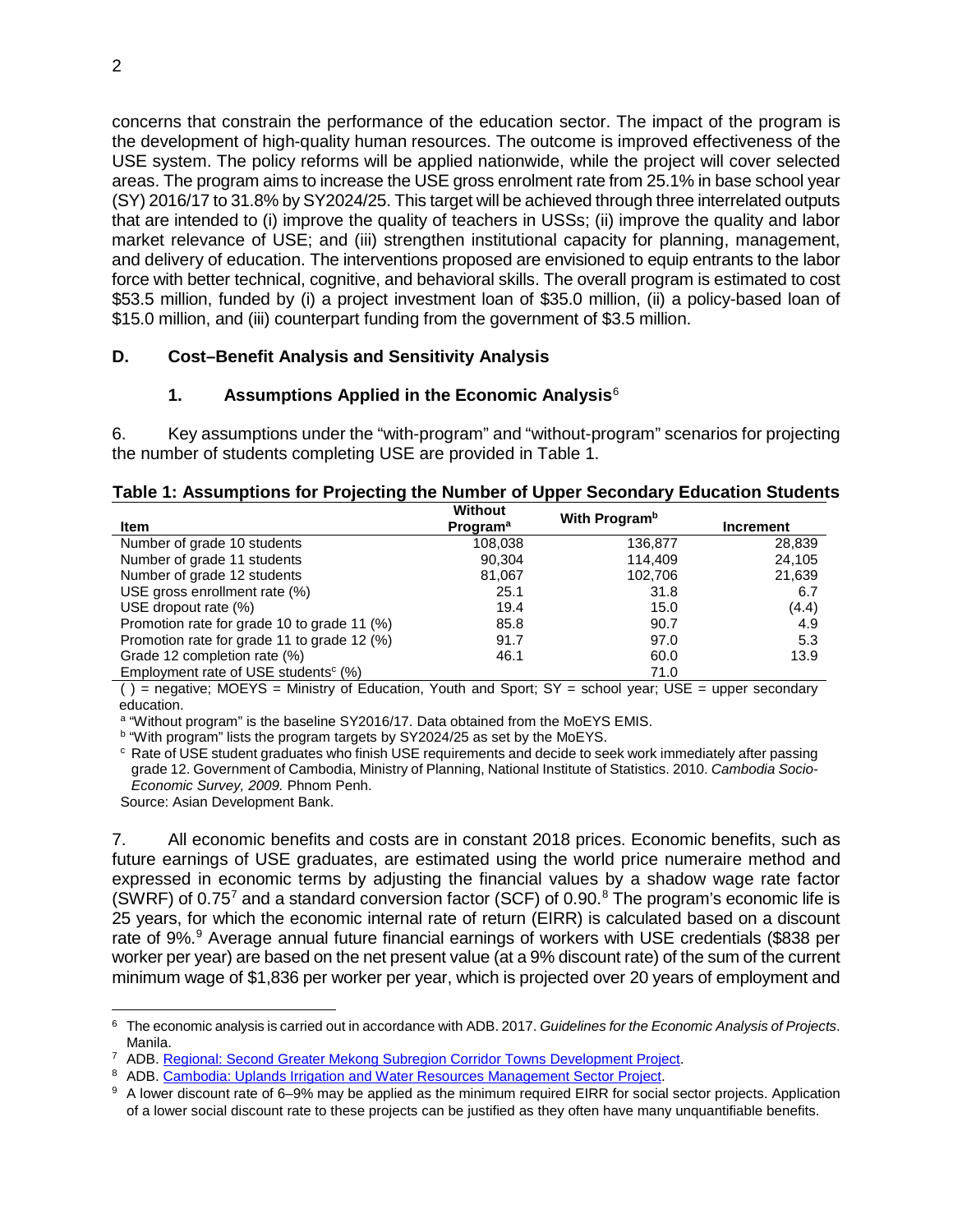then annualized.<sup>[10](#page-2-0)</sup> Average annual future financial earnings of workers with no USE credentials are based on the net present value (at a 9% discount rate) of the sum of the current minimum wage of an unskilled worker of \$1,312 per worker per year, which is projected over a 20–year period and then annualized to arrive at a financial value of \$599 per worker per year; the economic value is estimated at \$404 per worker per year (footnote 10). The total capital investment cost (excluding price contingencies, interest charges, fees, and taxes) is spread over the 5-year duration of program implementation and expressed in economic terms. Incremental program-related operation and maintenance costs, including equipment replacement that occurs every 5 years, are at 3.0% of total capital cost.<sup>[11](#page-2-1)</sup> Average annual recurrent cost of USSs, in 2018 values, is based on the estimated recurrent cost of MoEYS. The economic opportunity cost of USE students is estimated at \$443 per worker per year, or about \$1,328 for the 3 years of USE that each student completes. [12](#page-2-2) The direct cost of USE students refers to the cost of sending one USE student to school each year over the 3-year USE period. The direct cost per year is estimated at \$195 per year per student, expressed in 2018 economic values.

## **2. Quantification of Benefits and Costs**

 $\overline{\phantom{a}}$ 

8. **Benefits from improved future income-generating capacity of upper secondary education graduates.** Improved quality of secondary education is expected to bring about significant economic benefits in terms of increased enrollment rates, reduced dropout rates, increased graduation rates, and improved income-generating capacity among USE students who have completed all USE requirements and decide to work immediately after passing grade 12. The number of total USE graduates during SY 2022/23–2043/44 is estimated at 408,587, 71% of which (about 290,096 graduates) are expected to be employed. The economic benefits from income generated by employed USE graduates is estimated based on the economic value of earnings of a person who has completed USE (about \$566 per worker per year). This value is then multiplied by the number of USE students who have gained employment during a particular year and projected over 2022–2043. The incremental economic benefits derived from annual income generated by USE students are projected to increase from \$2.41 million in 2022 to \$116.51 million in 2043. Total incremental economic benefits from improved income-generating capacity of USE graduates over the period are estimated at about \$1,282.90 million.

9. **Benefits from improved management of upper secondary education subsector and schools.** Training will be provided to strengthen the capacity of education sector administrators and school managers in policy making, planning, and management, leading to improved efficiency in school operations and delivery of education and instructional services in schools. Training in these areas will improve learning outcomes, reduce repetition and dropout rates, and improve promotion and completion rates. As a consequence, the program will improve cost-effectiveness by increasing capacity utilization of secondary schools, thereby decreasing the unit cost of financing secondary education students. The economic benefits from improved efficiency in secondary schools are estimated at \$2.12 million in 2020 and \$29.56 million in 2024, remaining at

<span id="page-2-0"></span><sup>&</sup>lt;sup>10</sup> Trading Economics. [Cambodia Minimum Wages, 2012–2018.](https://tradingeconomics.com/cambodia/minimum-wages.) The economic value is determined by adjusting \$838 per worker per year by a SCF of 0.9 and a SWRF of 0.75 to arrive at \$566 per worker per year.

<span id="page-2-1"></span><sup>&</sup>lt;sup>11</sup> As prescribed by staff of the Department of Monitoring and Evaluation, MoEYS. This is the suggested lifespan of equipment, as discussed with MoEYS Department of Monitoring and Evaluation.

<span id="page-2-2"></span> $12$  The financial opportunity cost of a child worker is estimated at about KR437,300 per child worker per month—as obtained from Trading Economics (footnote 10)—or about \$109 per child worker per month (at KR4,000 to \$1.00). This is the minimum wage for low-skill menial jobs. This value is adjusted by 50% to provide for playtime and other non-income-generating activities common to children to estimate the financial opportunity cost of a child worker of about \$656 per child worker per year (\$1,968 for 3 years of USE). The economic opportunity cost of a child worker is calculated by adjusting this value by a SCF of 0.90 and a SWRF of 0.75 to arrive at a value of \$443 per child worker per year, or \$1,328 over the 3-year USE curriculum.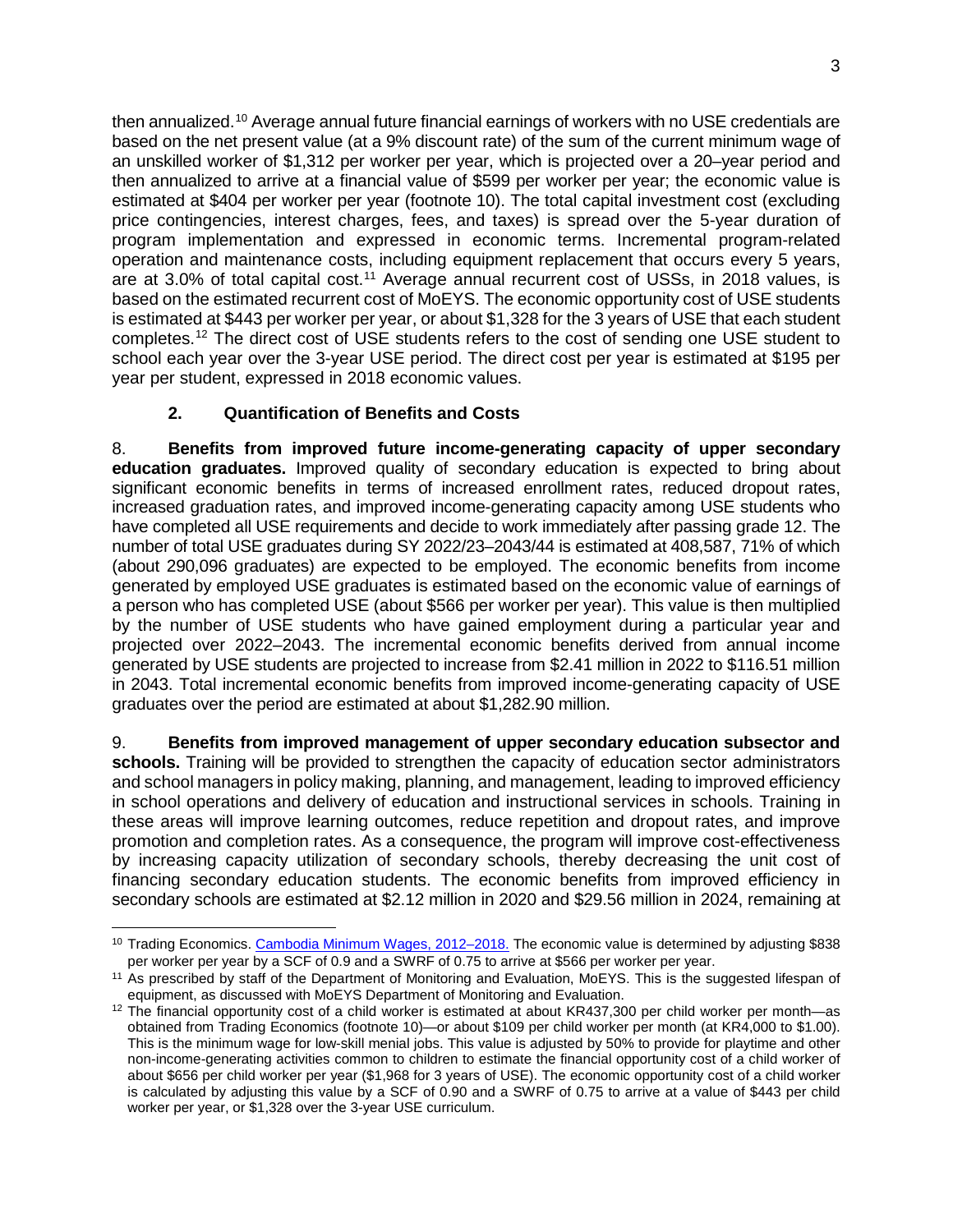this level until 2043. The total accumulated economic benefits because of improved efficiency are forecast to be about \$644.10 million for 2020–2043.

10. **Estimation of costs.** Local cost components, such as non-traded and labor cost components, were converted into economic values using a SCF of 0.9 and a SWRF of 0.75. Foreign cost components are mainly traded components, and their financial value is assumed to be equal to their respective economic values. The total financial capital investment cost is estimated at \$53.50 million, from which all price contingencies of about \$1.17 million, taxes of \$2.04 million, and interest charges of \$0.65 million are excluded.<sup>[13](#page-3-0)</sup> The resulting financial value of about \$49.63 million serves as the basis for the economic investment cost of about \$40.08 million. The incremental recurrent cost of USSs, based on 2018 MoEYS estimates, is expressed in 2018 economic values and projected over 2020–2043. Estimates of the incremental opportunity cost of USE students are based on average annual wages that the students would have earned in jobs while attending USE, while the incremental direct cost of USE students refers to the cost of sending one USE student to school each year during the 3-year USE period. The direct cost annually is estimated at \$195 per student per year, expressed in 2018 economic values.

### **3. Results of the Economic Analysis**

11. The calculated EIRR is about 14.4%, indicating that the program is economically viable, as its value is above the economic opportunity cost of investment of 9% (Table 2).

12. Sensitivity analysis indicates that the EIRR is sensitive to changes in costs and enrollment, as the sensitivity indicator values of these variables are significantly greater than 1. The results of the sensitivity analysis are in Table 3.

|   | Table 2: Results of Sensitivity Analysis              |                     |                  |                    |  |  |  |  |
|---|-------------------------------------------------------|---------------------|------------------|--------------------|--|--|--|--|
|   |                                                       | <b>Recalculated</b> | <b>Switching</b> | <b>Sensitivity</b> |  |  |  |  |
|   | <b>Change Variable</b>                                | EIRR $(%)$          | Value $(\%)$     | <b>Indicator</b>   |  |  |  |  |
|   | Costs increase by 10%                                 | 12.0                | 26               | 1.64               |  |  |  |  |
|   | Upper secondary student enrollment decreases by 10%   | 12.1                | 24               | 1.56               |  |  |  |  |
| 3 | Costs increase by 10% and enrollment decreases by 10% | 10.0                | 13               | 3.03               |  |  |  |  |
| 4 | Benefits from improved efficiency short by 10%        | 12.5                | 33               | 1.30               |  |  |  |  |
| 5 | Benefits delayed by 1 year                            | 12.1                |                  |                    |  |  |  |  |
|   | Base EIRR $=$                                         | 14.4%               |                  |                    |  |  |  |  |
|   | Base ENPV @ $9\% =$ \$71.3 million                    |                     |                  |                    |  |  |  |  |

**Table 2: Results of Sensitivity Analysis**

 $EIR =$  economic internal rate of return,  $ENPV =$  economic net present value. Source: Asian Development Bank

### **1. Program Impact Assessment**

13. Expressing the economic benefit streams (projected over the life of the program) into economic net present value terms at a discount rate of 9%, the program impact assessment<sup>[14](#page-3-1)</sup> indicates total economic benefits of \$505.89 million including (i) \$293.61 million generated from improved income-generating capacity of employed USE graduates and (ii) \$212.28 million from improved efficiency in management of the USE subsector. Estimates of the medium-term program and project investment cost streams, as well as the additional long-term cost stream that the government is expected to incur to sustain the program, were also expressed in economic net present value terms. The medium- and long-term cost of the program is estimated at \$439.93 million. Program net benefits are therefore about \$65.96 million.

l

<span id="page-3-1"></span><span id="page-3-0"></span><sup>&</sup>lt;sup>13</sup> Obtained from detailed cost tables.<br><sup>14</sup> Program Impact Assessment (accessible from list of linked documents in Appendix 2 of the report and recommendation of the President).